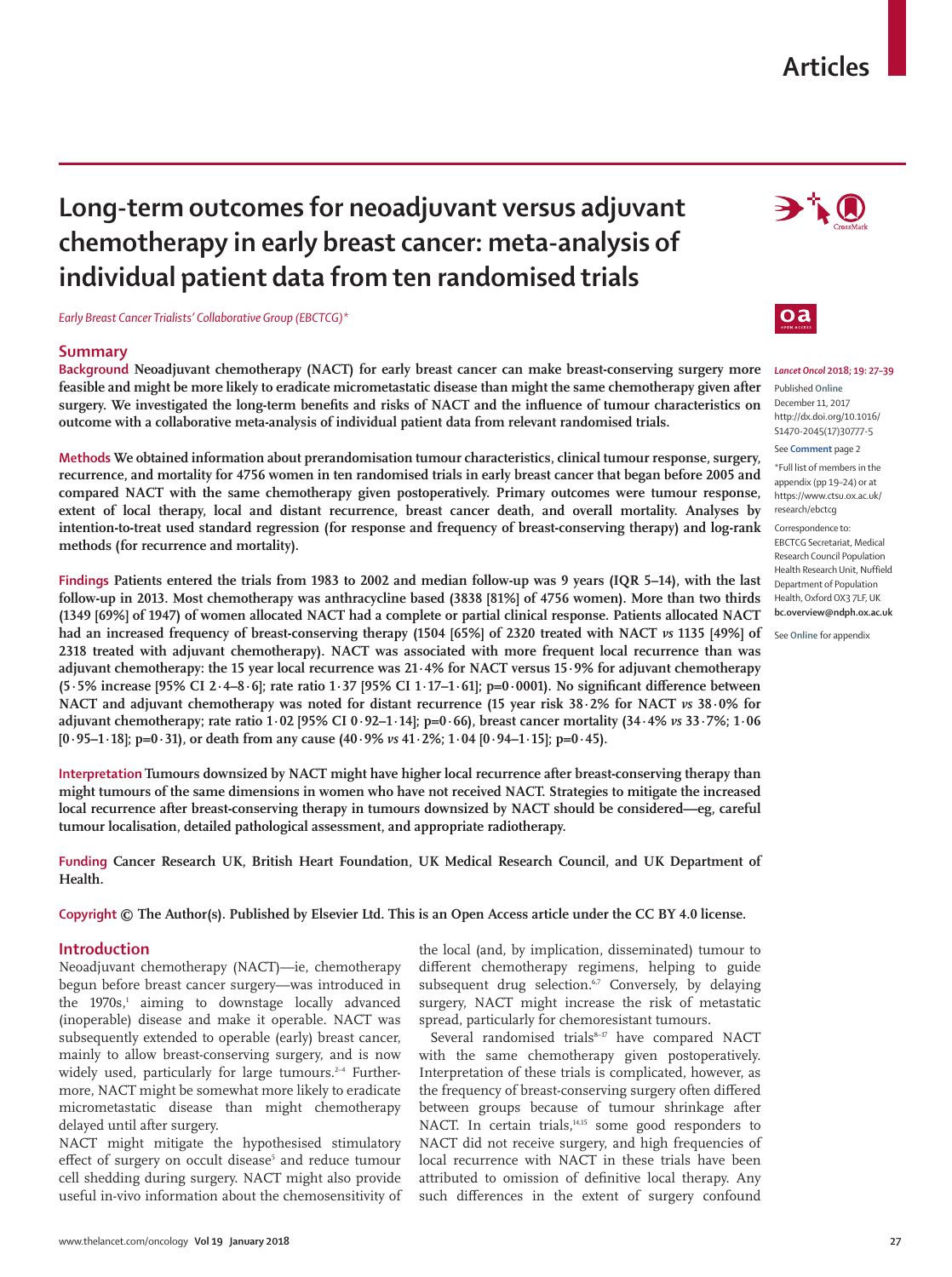# **Research in context**

## **Evidence before this study**

The Early Breast Cancer Trialists' Collaborative Group's ongoing extensive searches of bibliographic databases, including MEDLINE, Embase, the Cochrane Library, and meeting abstracts up to March 2017, identified 16 trials that compared neoadjuvant chemotherapy (NACT) with the same chemotherapy postoperatively. Meta-analyses of published reports indicate that NACT reduced the frequency of mastectomy but did not affect mortality. Interpretation is complicated, however, as the use of breast-conserving surgery often differed between groups because of tumour shrinkage by NACT. In certain trials, some patients with a good response did not receive surgery. Hence, women allocated NACT retained more breast tissue than did those allocated adjuvant chemotherapy, and higher local recurrence frequencies in some neoadjuvant trials than in others have been attributed to omission of definitive local therapy.

## **Added value of this study**

We did a meta-analysis of individual patient data from trials that compared NACT with the same chemotherapy given postoperatively. We assessed effects of patient and tumour characteristics on tumour response, extent of local therapy, local and distant recurrence, breast cancer death, and overall mortality. This individual patient data meta-analysis, involving

comparisons of the efficacy of NACT with that of adjuvant chemotherapy.18,19 Another complication is that investigations of the influence of tumour characteristics on outcome need to use prerandomisation data, as analyses by postsurgical characteristics would be substantially biased by downstaging.<sup>20</sup> To investigate such issues in more detail than was possible in reviews<sup>18,19</sup> of published data, we did a patient-level meta-analysis of the trials that directly compared any NACT regimen with the same regimen begun postoperatively.

# **Methods**

# **Study design and participants**

We sought data from all randomised trials in early (ie, operable) breast cancer that began before 2005 and compared NACT with the same chemotherapy begun after surgery (ie, standard adjuvant chemotherapy). NACT always started before surgery, although in some trials, some of the chemotherapy in the NACT group was given postoperatively, whereas all chemotherapy in the control group had to be postoperative (so trials such as NSABP B-27<sup>21</sup> were ineligible). [Trial identification](https://www.ctsu.ox.ac.uk/research/ebctcg/prisma-ipd-statement-for-ebctcg.pdf) [and data checking](https://www.ctsu.ox.ac.uk/research/ebctcg/prisma-ipd-statement-for-ebctcg.pdf) were as reported previously $22,23$  and conformed to the Preferred Reporting Items for Systematic Review and Meta-Analyses (Individual Patient Data).<sup>24</sup> For every woman, we requested information from the trial's principal investigator or another appropriate member of their research group 4756 women in ten trials, found that the frequencies of clinical response and breast-conserving therapy were higher for smaller, higher-grade, and oestrogen receptor-negative and progesterone receptor-negative tumours, and for one trial using anthracycline and taxane chemotherapy. Although responders to NACT had lower distant recurrence and breast cancer mortality than did non-responders, when responders and non-responders were combined, distant recurrence and breast cancer mortality were similar for NACT and adjuvant chemotherapy. Local recurrence was, however, higher with NACT than with adjuvant chemotherapy, which persisted for 10 years after treatment and was not confined to trials in which surgery could be omitted after response to NACT.

## **Implications of all the available evidence**

NACT is as effective as adjuvant chemotherapy in reducing the risk of distant recurrence and death from breast cancer. However, NACT is associated with higher local recurrence than adjuvant chemotherapy, which could be at least partly explained by wider use of breast-conserving therapy after NACT than with postoperative chemotherapy. Strategies to mitigate the increased local recurrence after breast-conserving therapy in tumours downsized by NACT should be considered—eg, careful tumour localisation, detailed pathological assessment, and appropriate radiotherapy.

about patient and tumour characteristics, treatments, dates of any local recurrence (breast, chest wall, or regional nodes), distant recurrence, contralateral breast or other second primary cancer, and date last known to be alive or date and underlying cause of death. To avoid bias, we sought data for tumour characteristics recorded before randomisation since these characteristics can be altered by neoadjuvant treatment. We also requested tumour response after NACT (assessed mostly by palpation and mammography). To investigate the influence of NACT on extent of surgery, we sought details of surgery planned at randomisation and surgery actually done. When planned surgery was unknown, it was inferred from clinical tumour size. Patient-level data for radiotherapy were unavailable.

# **Statistical analysis**

A detailed description of the statistical methods has been previously published.<sup>22</sup> Primary outcomes assessed were tumour response (complete response [no clinical evidence of disease after NACT], partial response [≥50% reduction in initial size], or stable or progressive disease [<50% reduction, no change, or increased tumour size]), extent of local therapy (mastectomy, lumpectomy [either with or without radiotherapy], and radiotherapy alone), local and distant recurrence, breast cancer death (via subtraction of the log-rank statistics of death without recurrence from those of overall survival<sup>23</sup>), and overall

**28** www.thelancet.com/oncology **Vol 19 January 2018**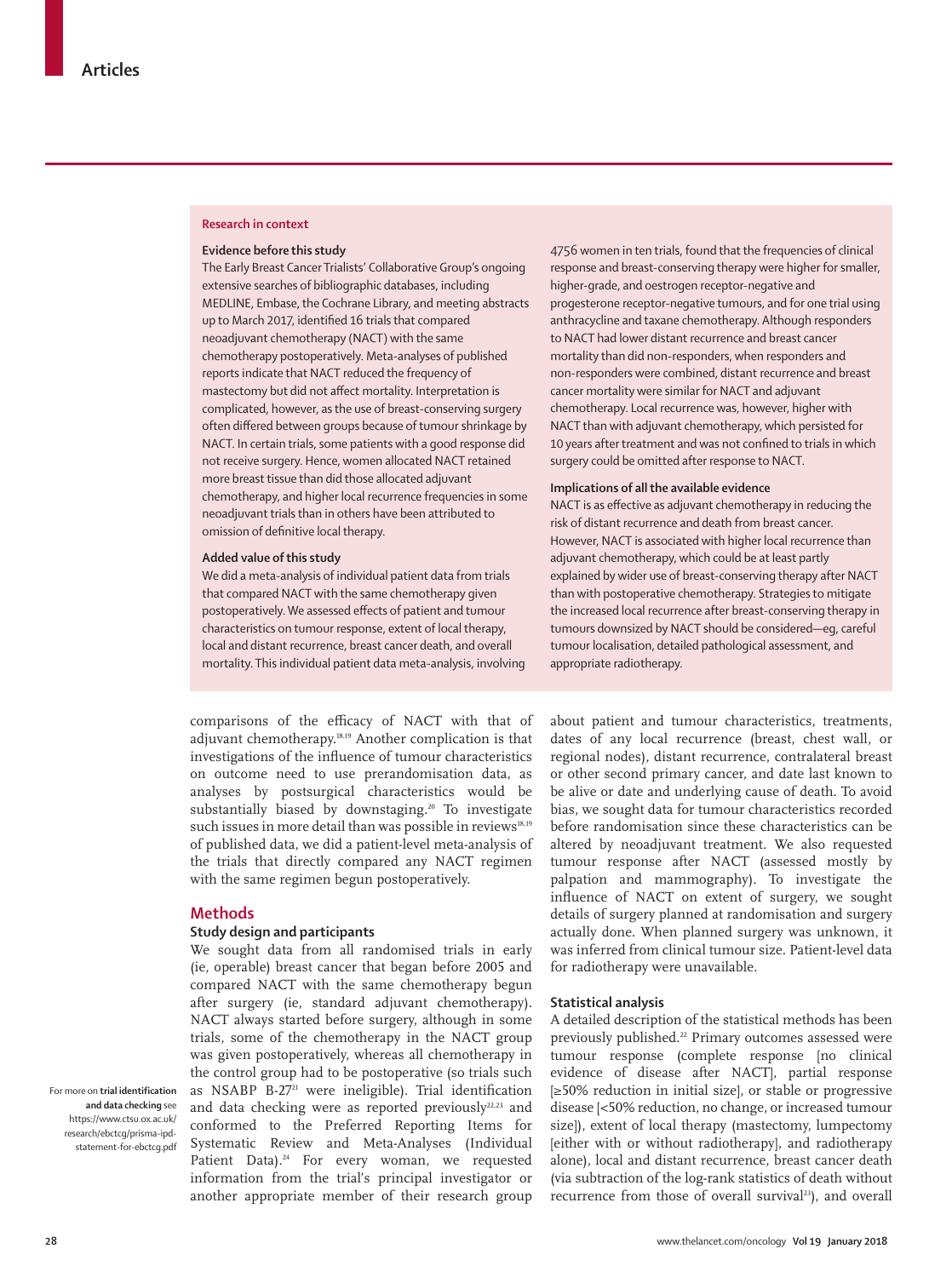mortality (death from any cause). Analyses were by intention to treat and are of first isolated local recurrence (site not generally available), any distant recurrence (irrespective of previous local or contralateral recurrence), breast cancer mortality, and all-cause mortality. We treated deaths from new cancers of unknown primary sites as breast cancer deaths. When no recurrence was reported before breast cancer death, we assumed distant recurrence to have just preceded it. We took deaths from an unknown cause without recorded recurrence to be non-breast cancer deaths. Comparisons of NACT response and frequency of breast-conserving therapy used regression models, $25$  accounting for tumour size and trial. We stratified log-rank analyses by trial, follow-up year, age at entry (<35 years, 35–44 years, 45–54 years, 55–69 years, and ≥70 years), and prerandomisation clinical nodal status (N0 or other).

In such analyses, if a log-rank statistic (o−e) has variance v, then, defining  $z=(o-e)/\sqrt{v}$  and  $b=(o-e)/v$ , the event rate ratio (RR; NACT *vs* control) is estimated as exp(b) with SE=(RR−1)/z. RRs and confidence limits for RR are derived from those for b (by normal approximations). To test for a trend between n strata (eg, of age) in the effects of treatment, we supposed that stratum number s (s=1,2,…,n) has log-rank statistics (o–e) and v (with grand total over all strata O–E and V). We defined m, the mean stratum number, to be the sum, one term per stratum, of sv/V and define T to be the sum, one term per stratum, of  $(s-m)(o-e)$ .<sup>26</sup> The variance of T, var(T), is then the sum, one term per stratum, of  $(s-m)^2/v$ . The trend test statistic (ie, the change from one stratum to the next in the log of the event RR) is then T/var(T), which has variance 1/var(T). Tests of whether two trends are the same involve subtraction of the corresponding trend test statistics from each other. A  $\chi^2$  statistic on one degree of freedom ( $\chi^2$ <sub>ı</sub>) for testing of whether some quantity Q differs significantly from zero is given by  $Q^2$ /var(Q). A  $\chi^2$  test (on n–1 degrees of freedom) for heterogeneity can be obtained by subtracting  $(O-E)^2/V$  from the sum of the separate values, one per stratum, of  $(o-e)^2/v$ . For analyses by regression, we estimated RRs by maximum likelihood; tests for trend and heterogeneity were by likelihood ratio.

Associations between baseline variables and outcome used prerandomisation values. Only two trials provided pathological response data, so correlations of characteristics with response to NACT use clinical response data (available for eight of ten trials). Subgroup analyses compare outcomes in trials in which all women allocated NACT were, or were not, scheduled to receive breast surgery and in women whose initially planned local treatment was mastectomy or breast-conserving therapy (lumpectomy with or without radiotherapy or radiotherapy alone). Sensitivity analyses assess the potential effect<sup>27</sup> on local recurrence of competing events (distant recurrence and death without recurrence) and of omission of trials with only first recurrences recorded. p values of 0·05 or less are described as significant. Analyses used Stata 13.1 and R 2.13.2

## **Data sharing**

[Procedures for data access](https://www.ndph.ox.ac.uk/about/data-access-policy) are available online.

# **Role of the funding source**

The funders of the study had no role in study design, data analysis, data interpretation, or writing of the report. The secretariat had full access to all the data in the study. The writing committee had final responsibility for the decision to submit for publication.

# **Results**

Individual patient data were available from ten $s$ -17 of 16 eligible trials identified and from 4756 (91%) of the 5250 women in total (table 1, appendix pp 2, 6, 17). Trial entry year for participants was 1983–2002, median follow-up was 9 years (IQR 5–14), with the last follow-up in 2013, and median age was 49 years (43–57). 1604 deaths occurred, including 248 (15%) without recurrence. Of the 4756 women included in the analysis, 3838 (81%) were in trials of regimens that included an anthracycline, one of which (902 women) also gave a taxane.<sup>13</sup> Four trials (918 women) used MMM (mitoxantrone, methotrexate, and mitomycin-C $)^{11,12}$  or CMF (cyclophosphamide, methotrexate, and fluorouracil)<sup>8,17</sup> as NACT; in these trials, some chemotherapy in those allocated NACT was

|                                                    | <b>Trials</b><br>$(n)^*$ | Women (n) | Deaths $(n)$ <sup>+</sup> | Median years per woman<br>(IQR) | Woman-years by years since entry<br>(thousands) |           |              |       |
|----------------------------------------------------|--------------------------|-----------|---------------------------|---------------------------------|-------------------------------------------------|-----------|--------------|-------|
|                                                    |                          |           |                           |                                 | <10                                             | $10 - 19$ | $\geq$ 20    | Total |
| No anthracycline or taxane <sup>8,11,12,17</sup> ‡ | $\overline{4}$           | 918       | 315                       | $7.0(4.2-9.3)$                  | $6 - 0$                                         | 0.8       | 0.2          | 7.0   |
| Anthracycline, no taxane <sup>9,10,14-16</sup>     |                          | 2936      | 1163                      | $10.2(4.9-15.4)$                | 22.1                                            | $7 - 7$   | < 0.1        | 29.8  |
| Anthracycline and taxane <sup>13</sup>             |                          | 902       | 126                       | $7.9(5.0-10.7)$                 | 6.5                                             | 0.5       | $\mathbf{0}$ | 7.0   |
| Total                                              | 10                       | 4756      | 1604                      | $8.6(4.8-13.7)$                 | 34.6                                            | $9-0$     | 0.2          | 43.7  |

\*Data are missing for six small trials that randomised about 500 women, so they were not included in this analysis (appendix p 17). †Includes 1356 deaths with recurrence, 72 of unknown cause without recurrence, and 176 of known cause without recurrence. ‡In these trials, women allocated to the neoadjuvant group completed their chemotherapy after surgery.

*Table 1:* **Trials of neoadjuvant versus adjuvant chemotherapy that began by 2005**

For **data access procedures** see https://www.ndph.ox.ac.uk/ about/data-access-policy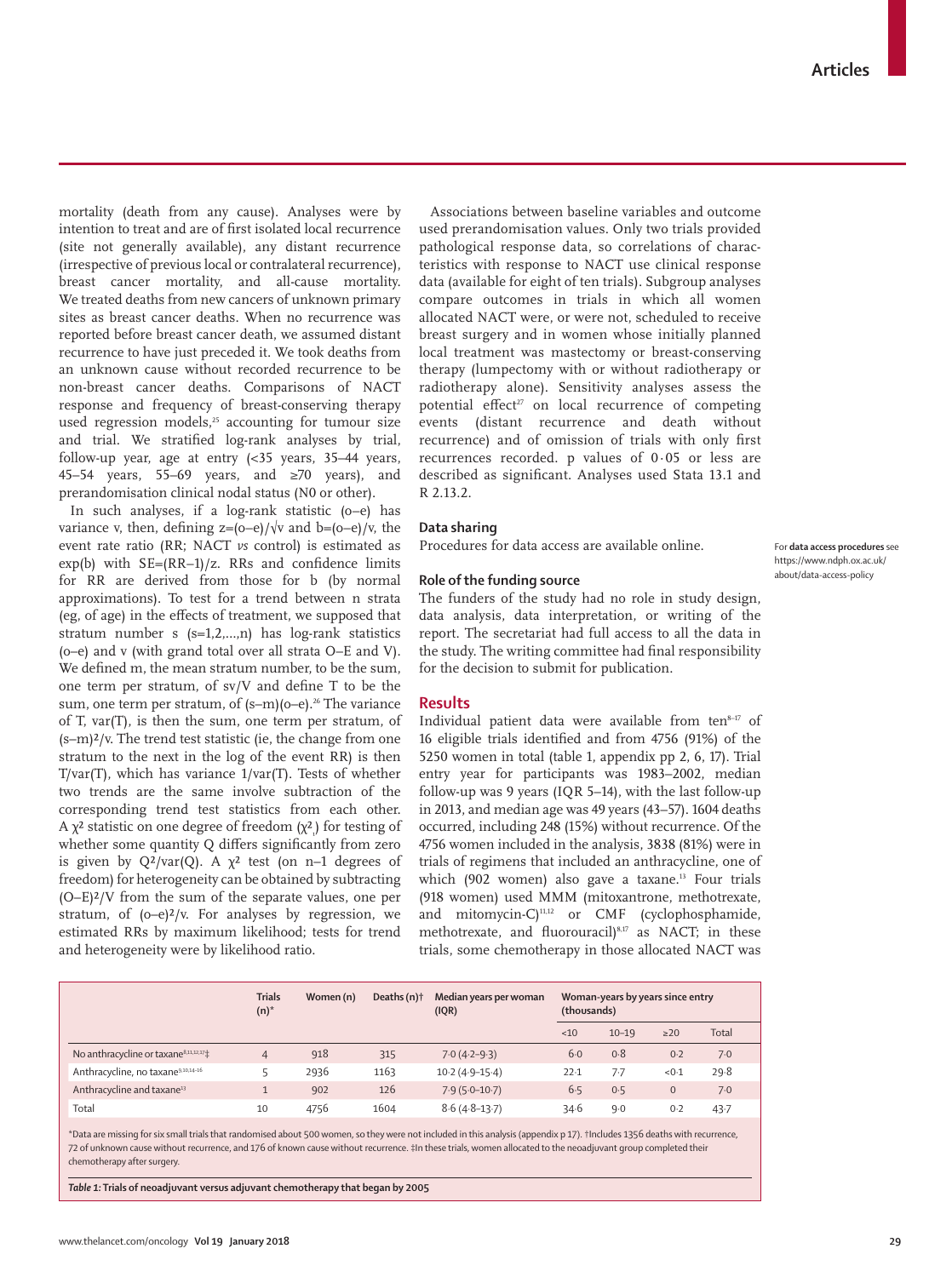given after surgery (table 1, appendix pp 3–4). No patients received trastuzumab.

Across all trials, NACT was associated with substantial tumour response (table 2), moderately increased use of breast-conserving therapy in the NACT group compared with the adjuvant chemotherapy group (figure 1), and an absolute increase in 15 year local recurrence of 5·5% (95% CI 2·4–8·6; 21·4% for NACT *vs* 15·9% for adjuvant chemotherapy), corresponding to a RR of 1·37 (95% CI 1·17–1·61; p=0·0001; figure 2A). The incidence of local recurrence was significantly higher with NACT than with adjuvant chemotherapy in years 0–4 (RR 1·35 [95% CI 1·11–1·64]; p=0·003) and 5–9 (1 $\cdot$  53 [1 $\cdot$  08–2 $\cdot$  17]; p=0 $\cdot$  02), with few local recurrences after year 10. Sensitivity analyses indicated no substantial influence of competing risks from other breast events on the RRs for local recurrence (appendix p 18).

As anticipated,<sup>18,19</sup> the absolute increase in 10-year local recurrence with NACT was largest in the two trials<sup>14,15</sup> in which, after NACT, many women did not have breast surgery (13·3% [95% CI 5·5–21·1]; 33·7% for NACT *vs* 20·4% for adjuvant chemotherapy; RR 1·62 [95% CI 1·20-2·19],  $p=0.002$ ; figure 3B). In the other eight trials, <sup>8-13,16,17</sup> surgery was scheduled irrespective of response to NACT, and the absolute increase in 10 year local recurrence was 3·2% (95% CI 0·6–5·8; 15·1% *vs* 11·9%;

|                                   | <b>Clinical response</b> |                      |                                      |           |             |
|-----------------------------------|--------------------------|----------------------|--------------------------------------|-----------|-------------|
|                                   | Complete*                | Partial <sup>+</sup> | Stable or<br>progressive<br>disease‡ | Unknown   | Total       |
| Planned breast-conserving therapy |                          |                      |                                      |           |             |
| Breast-conserving                 | 215 (96%)                | 256 (90%)            | 119 (77%)                            | 211 (81%) | 801 (87%)   |
| Mastectomy                        | 10 (4%)                  | 30 (10%)             | 35 (23%)                             | 48 (19%)  | 123 (13%)   |
| Unknown                           | $\Omega$                 | $\Omega$             | $\Omega$                             | 2(NA)     | 2(NA)       |
| Total response§                   | 225/665 (34%)            | 286/665 (43%)        | 154/665 (23%)                        | 261 (NA)  | 926 (100%)  |
| <b>Planned mastectomy</b>         |                          |                      |                                      |           |             |
| Breast-conserving                 | 75 (60%)                 | 121 (41%)            | 30 (12%)                             | 26 (36%)  | 252 (33%)   |
| Mastectomy                        | 49 (40%)                 | 175 (59%)            | 231 (88%)                            | 47 (64%)  | 502 (67%)   |
| Unknown                           | $\mathbf 0$              | 1(NA)                | 2(NA)                                | 11 (NA)   | 14 (NA)     |
| Total response§                   | 124/684 (18%)            | 297/684 (43%)        | 263/684 (38%)                        | 84 (NA)   | 768 (100%)  |
| Unknown planned therapy           |                          |                      |                                      |           |             |
| Breast-conserving                 | 162 (83%)                | 164 (76%)            | 97 (56%)                             | 28 (49%)  | 451 (70%)   |
| Mastectomy                        | 33 (17%)                 | 53 (24%)             | 76 (44%)                             | 29 (51%)  | 191 (30%)   |
| Unknown                           | 2(NA)                    | 3(NA)                | 8 (NA)                               | 38 (NA)   | 51 (NA)     |
| Total responses                   | 197/598 (33%)            | 220/598 (37%)        | 181/598 (30%)                        | 95 (NA)   | 693 (100%)  |
| All women                         |                          |                      |                                      |           |             |
| Breast-conserving                 | 452 (83%)                | 541 (68%)            | 246 (42%)                            | 265 (68%) | 1504 (65%)  |
| Mastectomy                        | 92 (17%)                 | 258 (32%)            | 342 (58%)                            | 124 (32%) | 816 (35%)   |
| Unknown                           | 2(NA)                    | 4(NA)                | 10 (NA)                              | 51 (NA)   | 67 (NA)     |
| Total response§                   | 546/1947 (28%)           | 803/1947 (41%)       | 598/1947 (31%)                       | 440 (NA)  | 2387 (100%) |

Data are n (%) or n/N (%). NA=not applicable. \*No clinical evidence of disease. †≥50% reduction in tumour size. ‡<50% reduction or increase in tumour size. §Percentages are of those with a known response.

*Table 2:* **Local therapy, planned versus done, in women allocated to neoadjuvant chemotherapy, by clinical response**

RR  $1.28$  [95% CI  $1.06-1.55$ ], p=0.01; figure 3A). However, the RRs for local recurrence in these two sets of trials were not significantly different (heterogeneity  $p=0.19$ ).

Between-trial RRs for local recurrence ranged from 0·67 (95% CI 0·24–1·91) to 4·59 (1·19–17·8), but this apparent heterogeneity was not significant  $(\chi^2_{10}=11.8;$  $p=0.30$ ; figure 4A). RRs for local recurrence also did not differ significantly between the three classes of chemotherapy used in these trials (figure 4, appendix p 13), between trials in which chemotherapy in the NACT group was or was not completed after local therapy (appendix p 13), or between use or not of tamoxifen (figure 5, appendix p 13).

We noted no significant differences between NACT and adjuvant treatment in 15 year distant recurrence (38·2% for NACT *vs* 38·0% for adjuvant chemotherapy; RR 1·02 [95% CI 0·92–1·14]; p=0·66), breast cancer death (34·4% *vs* 33·7%; 1·06 [0·95–1·18]; p=0·31), or death from any cause (40·9% *vs* 41·2%; 1·04 [0·94–1·15]; p=0·45; figure 2B, C, D). The RRs for these three outcomes did not differ significantly between any subgroups of trials, including those for which use of surgery was or was not dependent on response to NACT, those using different types of chemotherapy, or those using or not using tamoxifen (figure 3 C–F and figure 4B, appendix pp 7, 13). Three trials<sup>8,9,16</sup> collected only first recurrence and death rather than all events; however, sensitivity analyses omitting these trials had no material effect on distant recurrence estimates (appendix p 18). Mortality from causes other than breast cancer was no different between the NACT and adjuvant chemotherapy groups (appendix p 7).

Information about clinical tumour response was available for 1947 (82%) of 2387 patients allocated NACT; 546 (28%) of 1947 had a complete response, 803 (41%) of 1947 had a partial response, and 598 (31%) of 1947 had stable or progressive disease (table 2, appendix p 8). The clinical tumour response to NACT affected surgical treatment decisions: more women with a complete response had breast-conserving therapy (452 [83%] of 544) than did those with a partial response (541 [68%] of 799) or no response (246 [42%] of 588). Consequently, we noted an imbalance by treatment group in the extent of surgery: although breast-conserving therapy was initially intended for equal numbers of patients in each group, actual use of breast-preserving therapy (including no surgery) was 1504 (65%) of 2320 in the NACT group versus 1135 (49%) of 2318 in the adjuvant chemotherapy group excluding patients with unknown surgeries (p<0·0001; figure 1, appendix pp 9, 10).

Figure 6 shows proportions of women with complete clinical response according to patient and tumour characteristics. Complete response decreased with increasing clinical tumour size (trend p<0·0001) and was higher with oestrogen receptor (ER)-negative biopsies than with ER-positive biopsies  $(p<0.0001)$  and with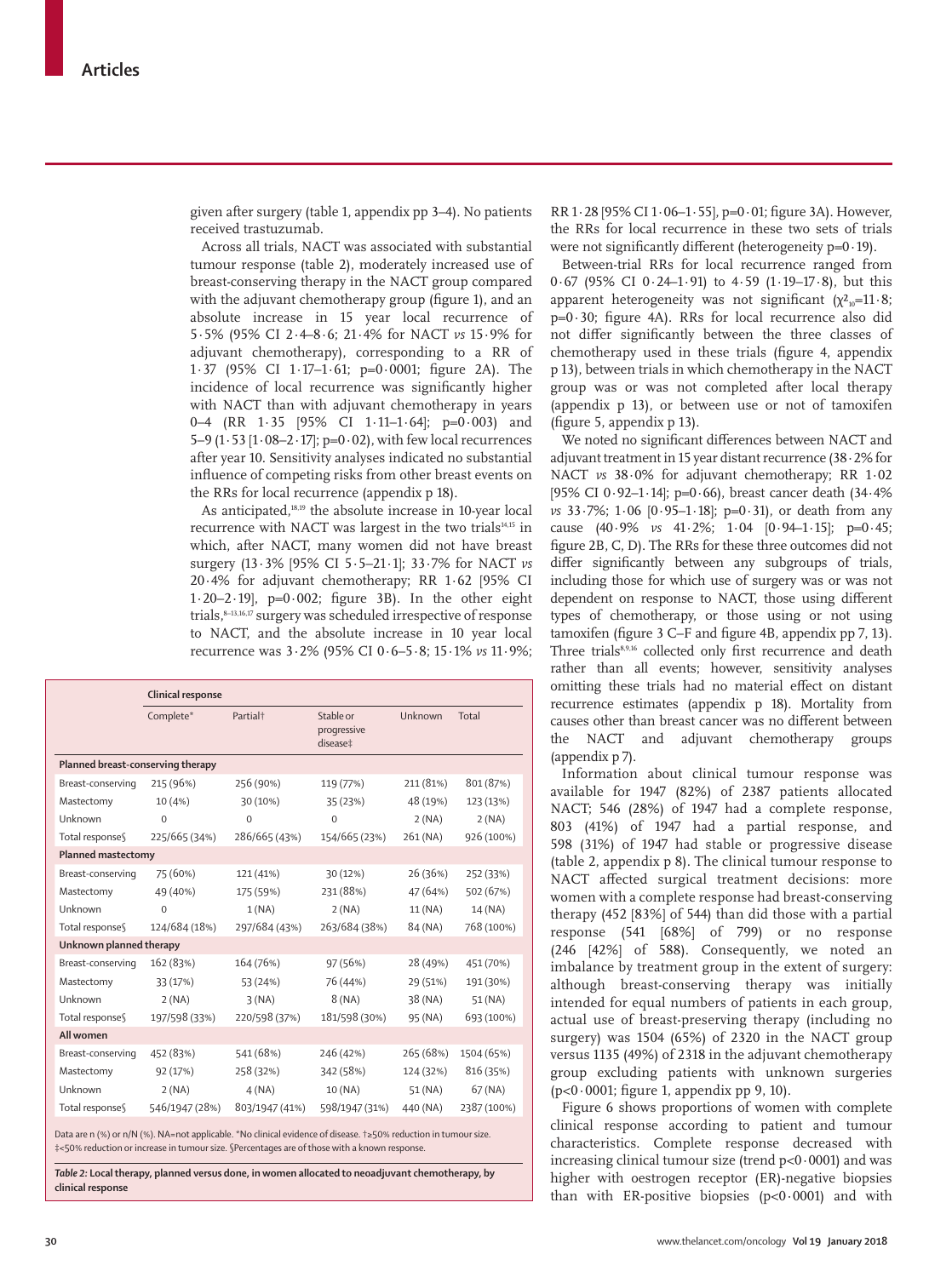|                                                                         | Number given BCT/women   |                                     | Ratio of BCT rates neoadjuvant:adjuvant | Rate ratio of BCT<br>(95% CI)          |
|-------------------------------------------------------------------------|--------------------------|-------------------------------------|-----------------------------------------|----------------------------------------|
|                                                                         | Allocated<br>neoadjuvant | Allocated<br>adjuvant               |                                         |                                        |
| Age at entry (years) $(\chi_1^2 = 2.8; p = 0.09)$                       |                          |                                     |                                         |                                        |
| $5 - 45$                                                                | 453/712                  | 383/761                             |                                         | $1.20(1.11-1.30)$                      |
| $45 - 54$                                                               | 539/822                  | 415/817                             |                                         | $1.22(1.13 - 1.31)$                    |
| $\geq 55$                                                               | 512/786                  | 337/740                             |                                         | $1.38(1.27 - 1.51)$                    |
| Clinical nodal status ( $\chi^2$ =6.3; p=0.01)                          |                          |                                     |                                         |                                        |
| Negative                                                                | 917/1338                 | 730/1307                            |                                         | $1.19(1.12 - 1.25)$                    |
| Positive                                                                | 461/776                  | 342/793                             |                                         | $1.36(1.24 - 1.49)$                    |
| Unknown                                                                 | 126/206                  | 63/218                              |                                         | $2.11(1.67 - 2.66)$                    |
| Clinical tumour size $(\chi_1^2=43.1; p<0.0001)$                        |                          |                                     |                                         |                                        |
| $1-19$ mm                                                               | 301/382                  | 299/402                             |                                         | $1.04(0.97 - 1.12)$                    |
| 20-49 mm                                                                | 1061/1547                | 746/1551                            |                                         | $1.41(1.33 - 1.50)$                    |
| $\geq$ 50 mm                                                            | 124/337                  | 71/323                              |                                         | $1.68(1.31 - 2.15)$                    |
| Unknown                                                                 | 18/54                    | 19/42                               |                                         | $0.71(0.43 - 1.15)$                    |
| Biopsy ER and PR status ( $\chi^2$ =4.5; p=0.10)                        |                          |                                     |                                         |                                        |
| ER+ and PR+                                                             | 226/343                  | 150/345                             |                                         | $1.51(1.31 - 1.73)$                    |
| ER+ and PR-                                                             | 54/91                    | 25/98                               |                                         | $2.28(1.57 - 3.31)$                    |
| ER- and PR-                                                             | 278/407                  | 165/406                             |                                         | $1.61(1.42 - 1.84)$                    |
| Unknown                                                                 | 946/1479                 | 795/1469                            |                                         | $1.13(1.08 - 1.20)$                    |
| Biopsy grade $(\chi_1^2 = 2.5; p = 0.12)$                               |                          |                                     |                                         |                                        |
| Well                                                                    | 32/66                    | 17/60                               |                                         | $1.67(1.05 - 2.67)$                    |
| Moderate                                                                | 186/303                  | 84/317                              |                                         | $2.32(1.90 - 2.84)$                    |
| Poor                                                                    | 117/189                  | 46/195                              |                                         | $2.66(2.02 - 3.50)$                    |
| Unknown                                                                 | 1169/1762                | 988/1746                            |                                         | $1.13(1.08-1.18)$                      |
| Biopsy grade and ER status ( $\chi^2$ =13.7; p=0.003)                   |                          |                                     |                                         |                                        |
| Well or moderate, ER+                                                   | 141/237                  | 77/234                              |                                         | $1.78(1.45 - 2.19)$                    |
| Poor, ER+                                                               | 45/84                    | 22/92                               |                                         | $2.30(1.53 - 3.47)$                    |
| Well or moderate, ER-                                                   | 76/128                   | 21/138                              |                                         | $3.86(2.55 - 5.83)$                    |
| Poor, ER-                                                               | 71/104                   | 24/103                              |                                         | $\blacktriangleright$ 2.85 (1.97-4.11) |
| Other or unknown                                                        | 1171/1767                | 991/1751                            |                                         | $1.15(1.10-1.21)$                      |
| Type of neoadjuvant chemotherapy ( $\chi_1^2$ =44.9; p<0.0001)          |                          |                                     |                                         |                                        |
| No anthracycline or taxane                                              | 329/446                  | 292/439                             |                                         | $1.07(0.99 - 1.16)$                    |
| Anthracycline, no taxane                                                | 891/1436                 | 696/1438                            |                                         | $1.24(1.16-1.31)$                      |
| Anthracycline and taxane                                                | 284/438                  | 147/441                             |                                         | $1.95(1.68 - 2.25)$                    |
|                                                                         |                          |                                     |                                         |                                        |
| Planned local therapy ( $\chi^2$ =121.7; p<0.0001)<br>Radiotherapy only | 167/200                  | 144/190                             |                                         | $1.10(1.00-1.22)$                      |
|                                                                         | 634/724                  | 623/735                             |                                         | $1.03(0.99 - 1.08)$                    |
| Lumpectomy<br>Mastectomy                                                | 252/754                  | 73/757                              |                                         | $3.48(2.74 - 4.43)$                    |
|                                                                         | 451/642                  | 295/636                             | Ð                                       | $1.53(1.38 - 1.68)$                    |
| Unknown                                                                 |                          | 1504/2320 (64.8%) 1135/2318 (49.0%) | ሐ                                       | $1.28(1.22 - 1.34)$                    |
| Total                                                                   |                          |                                     |                                         |                                        |
|                                                                         |                          | 0.2                                 | $1.0$                                   | $4 - 0$                                |

#### *Figure 1:* **BCT rate ratios**

Numbers with BCT or mastectomy after chemotherapy. Excludes local therapy unknown (67 patients with NACT and 51 with adjuvant chemotherapies). BCT=breast-conserving therapy. ER=oestrogen receptor. PR=progesterone receptor. NACT=neoadjuvant chemotherapy.

poorly differentiated tumours than with well or moderately differentiated tumours (trend  $p=0.001$ , even after allowance for high-grade tumours tending to be ER negative), and was higher in the one trial<sup>13</sup> that combined anthracycline and taxane therapy than in the other trials (p<0·0001). Age, nodal status, and planned local therapy did not affect response.

The proportion of women having breast-conserving therapy in various different subgroups in the NACT and adjuvant chemotherapy groups are shown in figure 1. The strongest predictors of the effect of NACT on breast conservation frequency were tumour size, planned local therapy, and type of chemotherapy (all  $p<0.0001$ ). The effect of NACT on surgery de-escalation was most apparent among women with large (20–49 mm or ≥50 mm) tumours; we noted little effect of NACT on breast conservation frequency in women with small (<20 mm) tumours. As expected, women with mastectomy originally planned were more likely to have lesser surgery than were those with breast-conserving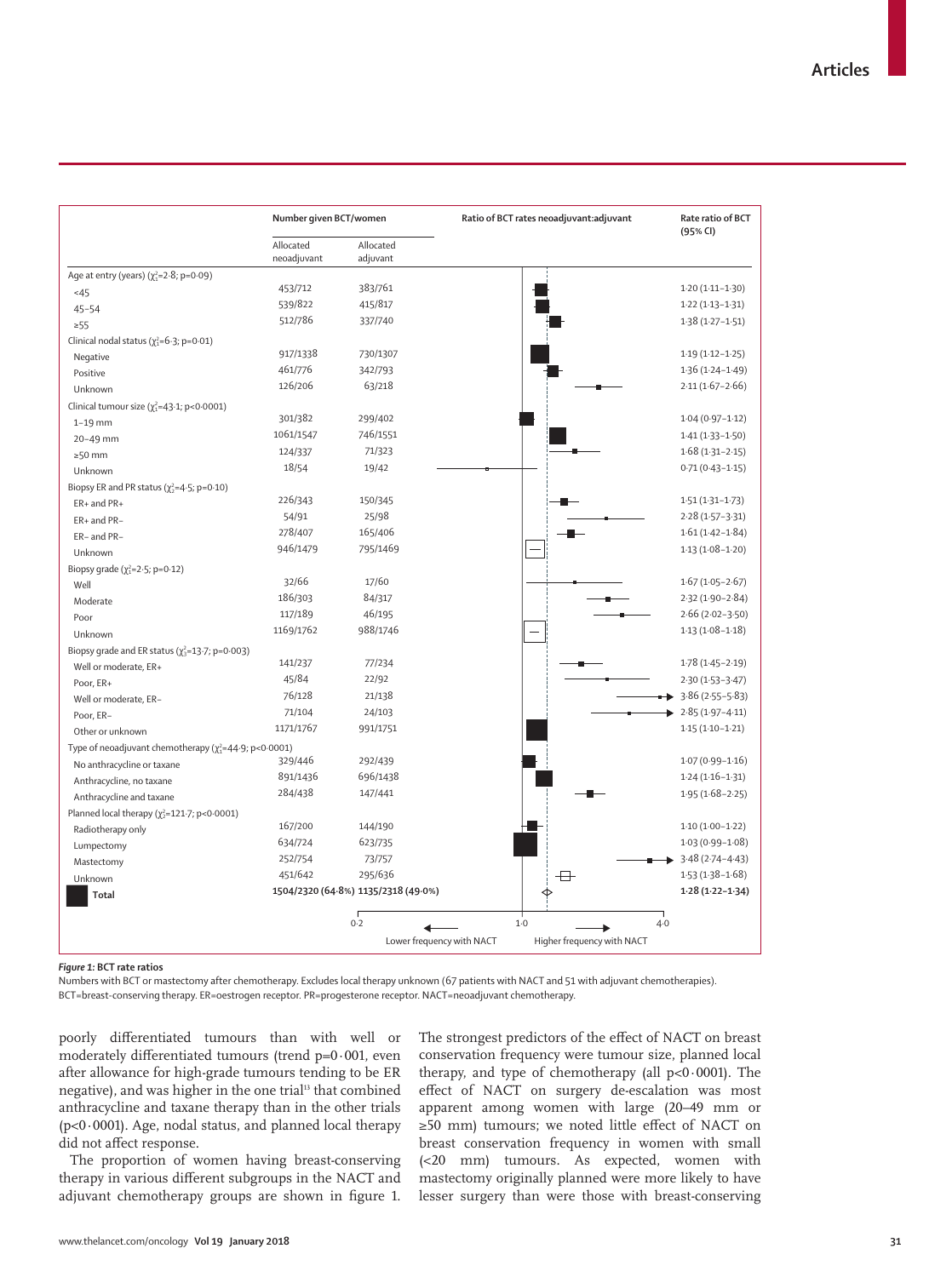

## *Figure 2:* **Effect of neoadjuvant versus adjuvant chemotherapy on recurrence and mortality**

Local recurrence (A), distant recurrence (B), breast cancer mortality (C), and death from any cause (D). Three trials recorded causes of any deaths but only the first breast cancer event. Hence, for these trials, distant recurrence includes the first distant recurrence as the first event and death from breast cancer. Error bars are 95% CIs. NACT=neoadjuvant chemotherapy. O-E=observed minus expected. RR=rate ratio. V=variance of O-E.

surgery originally planned. NACT with an anthracycline and taxane combination was also associated with substantially more surgery de-escalation than was NACT

with other regimens. In women with node-positive disease, the rate ratio for BCT was higher than for those with node-negative disease  $(p=0.01)$ . Despite the high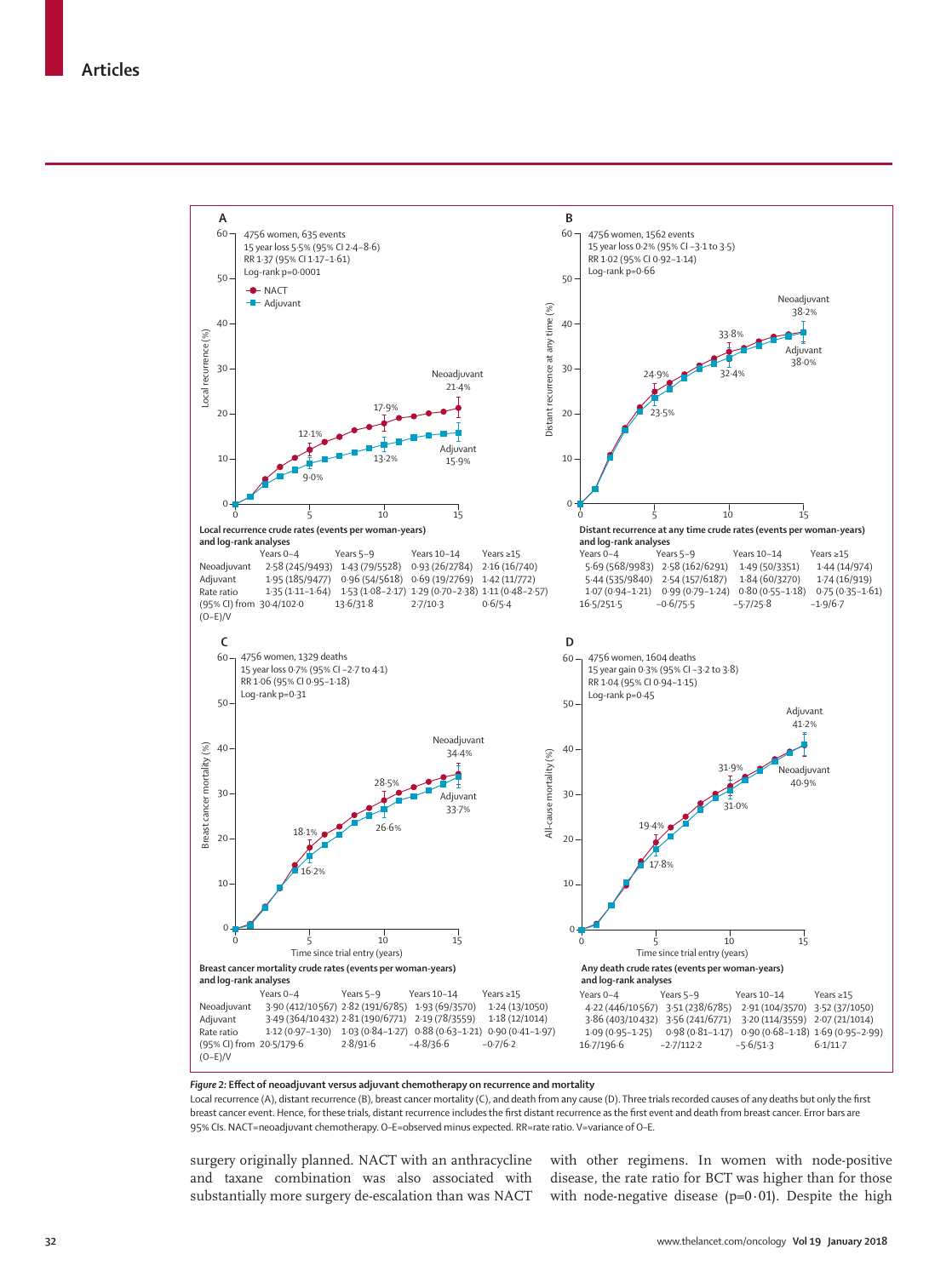



*Figure 3:* **Time to recurrence and breast cancer mortality** Local recurrence for surgery commonly used (A) and less commonly used (B), distant recurrence for surgery commonly used (C) and less commonly used (D), and breast cancer mortality for surgery commonly used (E) and less commonly used (F). Heterogeneity by surgery use: local recurrence p=0·19, distant recurrence p=0·29, and breast cancer mortality p=0·24. Error bars are 95% CIs. NACT=neoadjuvant chemotherapy. O–E=observed minus expected. RR=rate ratio. V=variance of O–E. Three trials recorded causes of any deaths but only the first breast cancer event. Hence, for these trials, distant recurrence includes the first distant recurrence as the first event and death from breast cancer. \*Includes Institut Bergonié Bordeaux<sup>14</sup> (in NACT group, 33% had radiotherapy alone) and Institut Curie S6<sup>15</sup> (in NACT group, 51% had radiotherapy alone; in adjuvant chemotherapy group, 46% had radiotherapy alone) trials.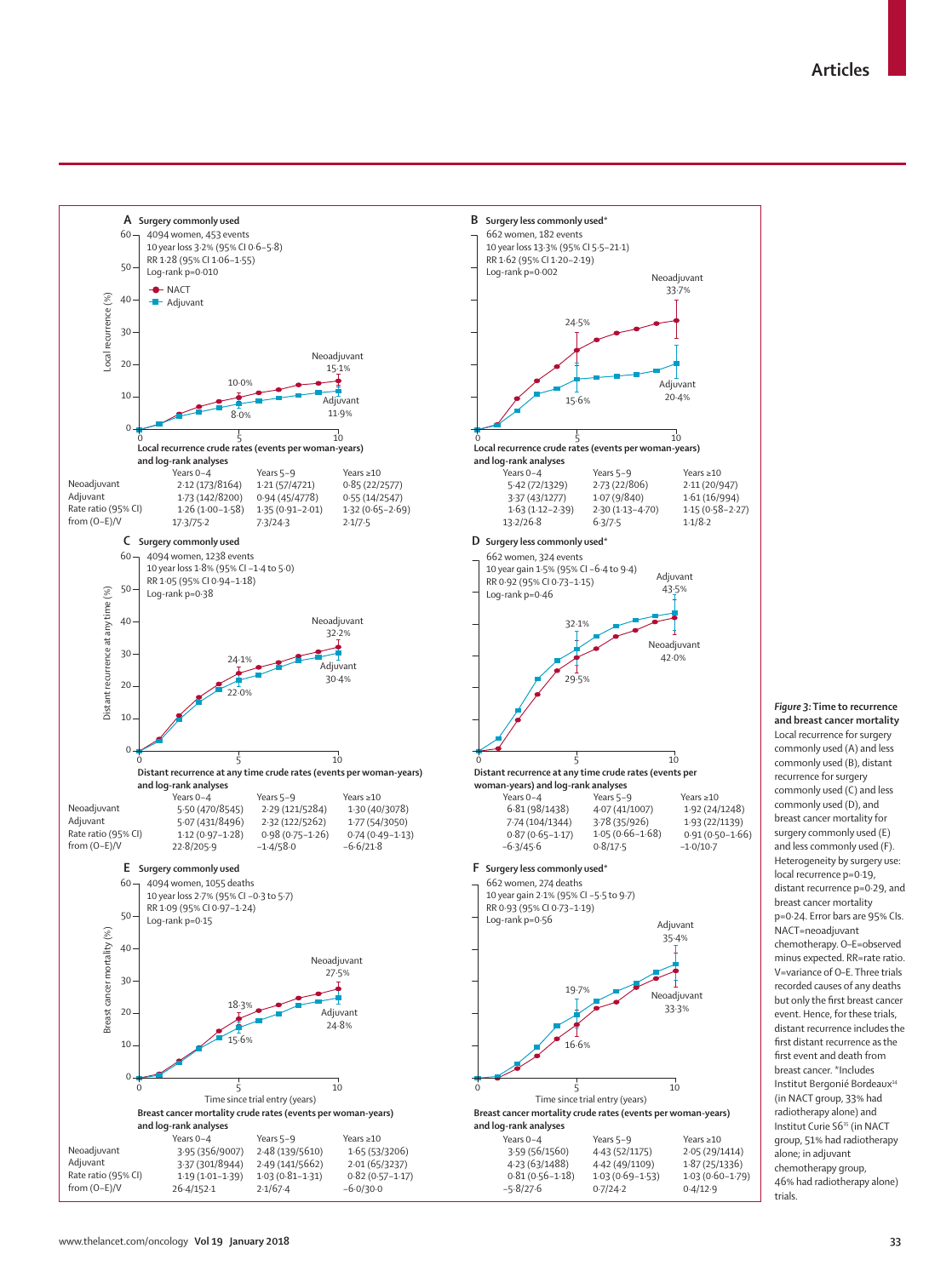| А                                                         | Events/women                                                                                                                                |                  |                                        | Neoadjuvant events                   |           |                    | Ratio of annual event rates neoadjuvant:adjuvant |  |
|-----------------------------------------------------------|---------------------------------------------------------------------------------------------------------------------------------------------|------------------|----------------------------------------|--------------------------------------|-----------|--------------------|--------------------------------------------------|--|
|                                                           | Allocated<br>Allocated<br>Preoperative vs postoperative<br>neoadjuvant<br>chemotherapy*<br>adjuvant                                         |                  |                                        | Log-rank Variance<br>$O-E$<br>of O-E |           |                    |                                                  |  |
|                                                           | Trials where preoperative chemotherapy included neither anthracyclines nor taxanes                                                          |                  |                                        |                                      |           |                    |                                                  |  |
| BCCA Vancouver <sup>17</sup>                              | 1C600M40F600                                                                                                                                | 10/42            | 3/39                                   | $3-2$                                | 2.1       |                    |                                                  |  |
| St George's London <sup>12</sup>                          | 4Mz7M35Mit7                                                                                                                                 | 11/53            | 8/50                                   | 1.5                                  | 4.3       |                    |                                                  |  |
| RMH London <sup>11</sup>                                  | 4Mz7M35Mit7                                                                                                                                 | 7/155            | 8/150                                  | $-1.4$                               | 3.5       |                    |                                                  |  |
| Austrian BCSG VII <sup>8</sup>                            | 3C600×2M40×2F600×2                                                                                                                          | 16/142           | 12/137                                 | 1·6                                  | 6.8       |                    |                                                  |  |
| Austrian BCSG VII <sup>8</sup>                            | 3C600×2M40×2F600×2                                                                                                                          | 11/74            | 4/76                                   | 3.8                                  | 3.5       |                    |                                                  |  |
| Subtotal                                                  |                                                                                                                                             | 55/466 (11.8%)   | 35/452 (7.7%)                          | 8.8                                  | $20-2$    |                    | 1.55 (1.00-2.39); p=0.05                         |  |
| Trials using anthracyclines but not taxanes               |                                                                                                                                             |                  |                                        |                                      |           |                    |                                                  |  |
| IB Bordeaux <sup>14</sup>                                 | 3E50Vc1000M20; 3Mit10Tt20Vd4000                                                                                                             | 39/134           | 18/138                                 | $11-1$                               | 13.6      |                    |                                                  |  |
| Institut Curie S6 <sup>15</sup>                           | 4F500A25C500                                                                                                                                | 75/200           | 50/190                                 | 9.5                                  | 28.9      |                    |                                                  |  |
| NSABP B-189                                               | 4A60C600                                                                                                                                    | 124/760          | 105/763                                | $9-0$                                | $55 - 1$  |                    |                                                  |  |
| NCI Bethesda <sup>16</sup>                                | 5F400×3Fol500×3A15×3C600                                                                                                                    | 2/26             | 1/27                                   | 0.1                                  | 0.5       |                    |                                                  |  |
| EORTC 10902 <sup>10</sup>                                 | 4F600E60C600                                                                                                                                | 33/350           | 30/348                                 | 3.9                                  | 14.9      |                    |                                                  |  |
| Subtotal                                                  |                                                                                                                                             | 273/1470 (18.6%) | 204/1466 (13.9%)                       | 33.5                                 | 113.0     |                    |                                                  |  |
| Trials using anthracyclines and taxanes                   |                                                                                                                                             |                  |                                        |                                      |           |                    | 1.35 (1.12-1.62); p=0.002                        |  |
| ECTO Italy <sup>13</sup>                                  | 4E60P200; 4C600×2M40×2F600×2                                                                                                                | 38/451           | 30/451                                 | 4.9                                  | $16-4$    |                    |                                                  |  |
| Subtotal                                                  |                                                                                                                                             | 38/451 (8-4%)    | 30/451 (6.7%)                          | 4.9                                  | $16-4$    |                    |                                                  |  |
| Total                                                     |                                                                                                                                             |                  |                                        |                                      |           |                    | $1.35(0.83 - 2.19)$ ; p=0.22                     |  |
| $-$ 99% CI $\iff$ 95% CI                                  |                                                                                                                                             |                  | 366/2387 (15.3%) 269/2369 (11.4%) 47.2 |                                      | 149.5     |                    | $1.37(1.17 - 1.61)$ ; p=0.0001                   |  |
| В                                                         | Heterogeneity within subtotals: $\chi^2_{\rm g}$ =11.5; p=0.18<br>Heterogeneity between 11 <sup>+</sup> trials: $\chi^2_{10}$ =11.8; p=0.30 |                  |                                        |                                      |           |                    |                                                  |  |
|                                                           | Trials where preoperative chemotherapy included neither anthracyclines nor taxanes                                                          |                  |                                        |                                      |           |                    |                                                  |  |
| BCCA Vancouver <sup>17</sup>                              | 1C600M40F600                                                                                                                                | 20/42            | 20/39                                  | 0.4                                  | 8.0       |                    |                                                  |  |
| St George's London <sup>12</sup>                          | 4Mz7M35Mit7                                                                                                                                 | 19/53            | 17/50                                  | 0.6                                  | 8.0       |                    |                                                  |  |
| RMH London <sup>11</sup>                                  | 4Mz7M35Mit7                                                                                                                                 | 37/155           | 41/150                                 | $-5.0$                               | 17.8      |                    |                                                  |  |
| Austrian BCSG VII <sup>8</sup>                            | 3C600×2M40×2F600×2                                                                                                                          | 37/142           | 25/137                                 | 5.6                                  | $14-3$    |                    |                                                  |  |
| Austrian BCSG VII <sup>8</sup>                            | 3C600×2M40×2F600×2                                                                                                                          | 23/74            | 23/76                                  | $1-2$                                | $10-3$    |                    |                                                  |  |
| Subtotal                                                  |                                                                                                                                             | 136/466 (29.2%)  | 126/452 (27.9%)                        | 2.8                                  | $58 - 4$  |                    |                                                  |  |
| Trials using anthracyclines but not taxanes               |                                                                                                                                             |                  |                                        |                                      |           |                    | 1.05 (0.81-1.36); p=0.72                         |  |
| IB Bordeaux <sup>14</sup>                                 | 3E50Vc1000M20; 3Mit10Tt20Vd4000                                                                                                             | 66/134           | 65/138                                 | 0.7                                  | $30 - 7$  |                    |                                                  |  |
| Institut Curie S6 <sup>15</sup>                           | 4F500A25C500                                                                                                                                | 97/200           | 96/190                                 | $-7.1$                               | 43.1      |                    |                                                  |  |
| NSABP B-189                                               | 4A60C600                                                                                                                                    | 256/760          | 264/763                                | $-5.4$                               | $122 - 7$ |                    |                                                  |  |
| NCI Bethesda <sup>16</sup>                                | 5F400×3Fol500×3A15×3C600                                                                                                                    | 3/26             | 7/27                                   | $-1.5$                               | 2.1       |                    |                                                  |  |
| EORTC 10902 <sup>10</sup>                                 | 4F600E60C600                                                                                                                                | 139/350          | 122/348                                | $11-1$                               | 59.3      |                    |                                                  |  |
| Subtotal                                                  |                                                                                                                                             |                  | 561/1470 (38.2%) 554/1466 (37.8%)      | $-2.2$                               | 258.0     |                    | 0.99 (0.88-1.12); p=0.89                         |  |
| Trials using anthracyclines and taxanes                   |                                                                                                                                             |                  |                                        |                                      |           |                    |                                                  |  |
| ECTO Italy <sup>13</sup>                                  | 4E60P200; 4C600×2M40×2F600×2                                                                                                                | 97/451           | 88/451                                 | 7.8                                  | 43.2      |                    |                                                  |  |
| Subtotal                                                  |                                                                                                                                             | 97/451 (21.5%)   | 88/451 (19.5%)                         | 7.8                                  | 43.2      |                    | 1.20 (0.89-1.62); p=0.23                         |  |
| Total                                                     |                                                                                                                                             |                  | 794/2387 (33.3%) 768/2369 (32.4%) 8.4  |                                      | 359.5     |                    |                                                  |  |
| +99% CI <d>95% CI</d>                                     |                                                                                                                                             |                  |                                        |                                      |           |                    | $1.02$ (0.92-1.14); p=0.66                       |  |
|                                                           | Heterogeneity between three subtotals: $\chi^2_2$ =1.4; p=0.50                                                                              |                  |                                        |                                      |           | 0.5<br>1.0         | 2.5                                              |  |
| Heterogeneity within subtotals: $\chi^2_{8}=8.2$ ; p=0.42 |                                                                                                                                             |                  |                                        |                                      |           |                    |                                                  |  |
|                                                           | Heterogeneity between 11 <sup>+</sup> trials: $\chi_{10}^2$ =9.5; p=0.48                                                                    |                  |                                        |                                      |           | Neoadjuvant better | Adjuvant better                                  |  |

*Figure 4:* **Rate ratios for the effect of neoadjuvant versus adjuvant chemotherapy on recurrence by trial**

(A) Local recurrence. (B) Distant recurrence. Three trials recorded causes of any deaths but only the first breast cancer event. Hence, for these trials, distant recurrence includes the first distant recurrence as the first event and death from breast cancer. The appendix (pp 3–4) contains a full description of each trial's chemotherapy regimen. A=doxorubicin (adriamycin). BCCA=British Columbia Cancer Agency. BCSG=Breast Cancer Study Group. C=cyclophosphamide. E=epirubicin. ECTO=European Cooperative Trial in Operable Breast Cancer. EORTC=European Organisation for Research and Treatment of Cancer. F=fluorouracil. Fol=folinic acid. IB=Institut Bergonié. M=methotrexate. Mit=mitomycin-C. Mz=mitoxantrone. NCI=National Cancer Institute. NSABP=National Surgical Adjuvant Breast and Bowel Project. O–E=observed minus expected. P=paclitaxel. Tt=thiotepa. Vc=vincristine. Vd=vindesine. \*Chemotherapy regimens given preoperatively in those allocated neoadjuvant and postoperatively in those allocated adjuvant chemotherapy. The number of cycles, agents, and drug doses (in mg/m<sup>2</sup>) per cycle are given. †The Austrian BCSG VII trial8 has two entries to take into account the two postoperative chemotherapies given to both randomised groups (appendix pp 3–4).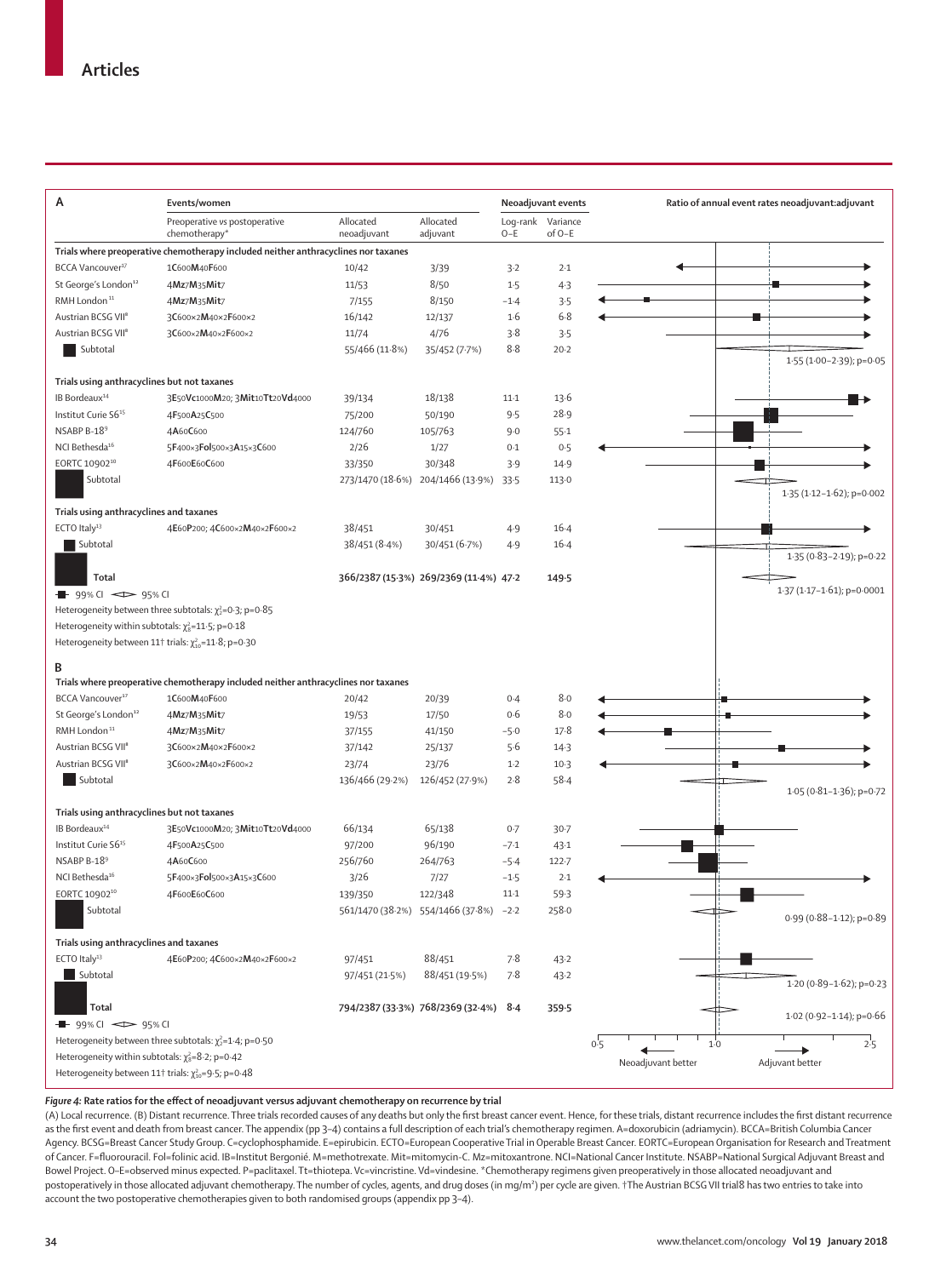frequency of clinical response in patients with ER-negative and poorly differentiated tumours, ER status and tumour grade were not associated with frequency of breast-conserving therapy, although after accounting for grade, ER-negative women did appear to have higher breast-conserving frequencies. Age was not associated with the freqeuncy of breast-conserving therapy.

If the increased local recurrence in the NACT groups (figure 3) is due to de-escalation of local therapy from mastectomy to breast-conserving therapy, the RR for the

|                                                             | Events/women             |                       | Ratio of annual event rates<br>neoadjuvant:adjuvant | Rate ratio<br>(95% CI) |  |
|-------------------------------------------------------------|--------------------------|-----------------------|-----------------------------------------------------|------------------------|--|
|                                                             | Allocated<br>neoadjuvant | Allocated<br>adjuvant |                                                     |                        |  |
| Age at entry (years) $(\chi_1^2 = 0.2; p = 0.68)$           |                          |                       |                                                     |                        |  |
| <45                                                         | 150/729                  | 108/785               |                                                     | $1.49(1.16-1.92)$      |  |
| $45 - 54$                                                   | 127/849                  | 101/830               |                                                     | $1.23(0.94 - 1.60)$    |  |
| $\geq 55$                                                   | 89/809                   | 60/754                |                                                     | $1.41(1.02 - 1.95)$    |  |
| Clinical nodal status ( $\chi^2$ =0.2; p=0.66)              |                          |                       |                                                     |                        |  |
| Negative                                                    | 172/1349                 | 135/1314              |                                                     | $1.26(1.00-1.58)$      |  |
| Positive                                                    | 136/796                  | 104/801               |                                                     | $1.36(1.05-1.76)$      |  |
| Unknown                                                     | 58/242                   | 30/254                |                                                     | $1.95(1.26 - 3.03)$    |  |
| Clinical tumour size $(\chi_1^2=0.2; p=0.62)$               |                          |                       |                                                     |                        |  |
| $1-19$ mm                                                   | 60/384                   | 39/405                |                                                     | $1.62(1.06 - 2.48)$    |  |
| 20-49 mm                                                    | 233/1576                 | 177/1559              |                                                     | $1.28(1.05 - 1.56)$    |  |
| $\geq 50$ mm                                                | 67/345                   | 49/327                |                                                     | $1.38(0.92 - 2.07)$    |  |
| Unknown                                                     | 6/82                     | 4/78                  |                                                     | $1.25(0.16 - 9.86)$    |  |
| Biopsy ER and PR status ( $\chi^2$ =0.1; p=0.96)            |                          |                       |                                                     |                        |  |
| ER+ and PR+                                                 | 60/351                   | 37/347                |                                                     | $1.72(1.14 - 2.59)$    |  |
| ER+ and PR-                                                 | 20/100                   | 16/98                 |                                                     | $1.72(0.81 - 3.65)$    |  |
| FR- and PR-                                                 |                          |                       |                                                     |                        |  |
|                                                             | 76/425                   | 41/413                |                                                     | $1.85(1.25 - 2.72)$    |  |
| Unknown                                                     | 210/1511                 | 175/1511              |                                                     | $1.20(0.98 - 1.48)$    |  |
| Biopsy grade ( $\chi^2$ =3.9; p=0.05)                       |                          |                       |                                                     |                        |  |
| Well                                                        | 5/67                     | 1/60                  |                                                     | 2.52 (0.45-14.04)      |  |
| Moderate                                                    | 54/312                   | 26/321                |                                                     | $2.16(1.37 - 3.40)$    |  |
| Poor                                                        | 15/198                   | 20/196                |                                                     | $0.90(0.44 - 1.83)$    |  |
| Unknown                                                     | 292/1810                 | 222/1792              |                                                     | $1.30(1.09 - 1.55)$    |  |
| Biopsy grade and ER status ( $\chi_1^2$ =0.1; p=0.76)       |                          |                       |                                                     |                        |  |
| Well or moderate, ER+                                       | 27/244                   | 14/235                |                                                     | $1.98(1.04 - 3.78)$    |  |
| Poor, ER+                                                   | 8/89                     | 10/92                 |                                                     | $0.92(0.34 - 2.53)$    |  |
| Well or moderate, ER-                                       | 31/131                   | 13/141                |                                                     | $2.58(1.38 - 4.84)$    |  |
| Poor, ER-                                                   | 7/108                    | 10/104                |                                                     | $0.97(0.35 - 2.73)$    |  |
| Other or unknown                                            | 293/1815                 | 222/1797              |                                                     | $1.31(1.09 - 1.56)$    |  |
| Type of neoadjuvant chemotherapy ( $\chi^2_2$ =0·3; p=0·84) |                          |                       |                                                     |                        |  |
| No anthracycline or taxane                                  | 55/466                   | 35/452                |                                                     | $1.55(1.00-2.39)$      |  |
| Anthracycline, no taxane                                    | 273/1470                 | 204/1466              |                                                     | $1.35(1.12 - 1.62)$    |  |
| Anthracycline and taxane                                    | 38/451                   | 30/451                |                                                     | $1.35(0.83 - 2.19)$    |  |
| Planned local therapy ( $\chi^2$ =3.3; p=0.20)*             |                          |                       |                                                     |                        |  |
| Radiotherapy only†                                          | 75/200                   | 50/190                |                                                     | $1.39(0.96 - 2.00)$    |  |
| Lumpectomy                                                  | 108/726                  | 96/737                |                                                     | $1.14(0.86 - 1.52)$    |  |
| Mastectomy                                                  | 125/768                  | 79/762                |                                                     | $1.66(1.24 - 2.21)$    |  |
| Unknown                                                     | 58/693                   | 44/680                | ⊟                                                   | $1.26(0.84 - 1.90)$    |  |
| Period of follow-up (woman-years) $(\chi_1^2=0.1; p=0.72)$  |                          |                       |                                                     |                        |  |
| Years 0-1                                                   | 124/4421                 | 97/4371               |                                                     | $1.26(0.96 - 1.65)$    |  |
| Years 2-4                                                   | 121/5072                 | 88/5106               |                                                     | $1.45(1.10-1.91)$      |  |
| Years 5-9                                                   | 79/5528                  | 54/5618               |                                                     | $1.53(1.08 - 2.17)$    |  |
| Years $\geq 10$                                             |                          |                       |                                                     | $1.22(0.75 - 2.00)$    |  |
| Total                                                       | 42/3524                  | 30/3542               |                                                     |                        |  |
|                                                             | 366/2387 (15.3%)         | 269/2369 (11.4%)      |                                                     | $1.37(1.17 - 1.61)$    |  |
|                                                             |                          |                       |                                                     | p=0.0001               |  |
|                                                             |                          | 0.5                   | $1-0$<br>2.5                                        |                        |  |
|                                                             |                          |                       | Neoadjuvant better<br>Adjuvant better               |                        |  |

## *Figure 5:* **Local recurrence rate ratios**

For lumpectomy versus mastectomy, χ²1=3·3; p=0·07. ER=oestrogen receptor. PR=progesterone receptor. \*408 women with missing data had planned local therapy imputed (appendix p 9). †Refers to Institut Curie S6<sup>15</sup> (appendix p 9).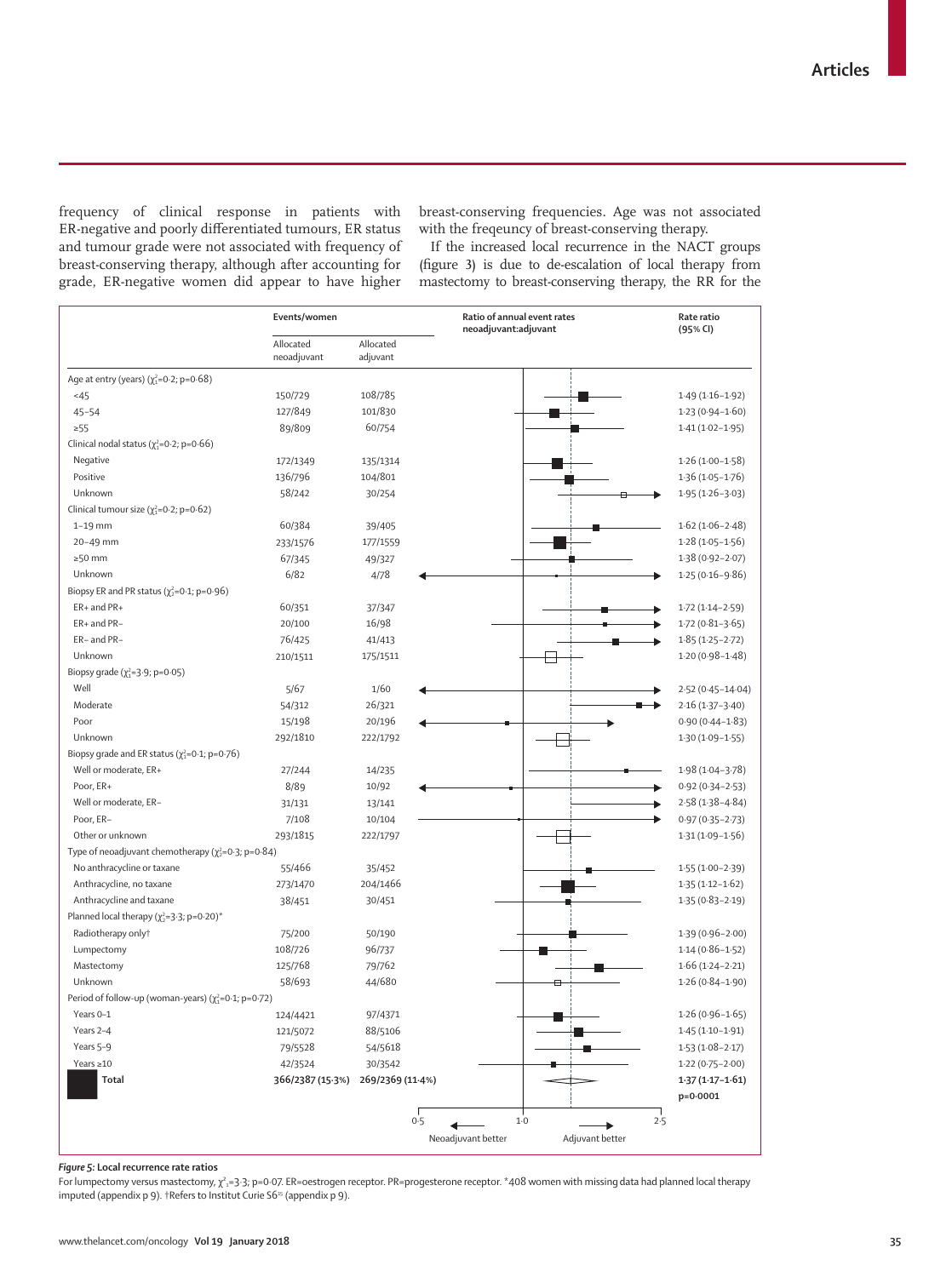|                                                              | % (CR/total)            |     | CR rate ratio        | Rate ratio for clinical<br>CR (95% CI) |
|--------------------------------------------------------------|-------------------------|-----|----------------------|----------------------------------------|
| Age at entry (years) $(\chi_1^2 = 0.7; p = 0.40)$            |                         |     |                      |                                        |
| <45                                                          | 29.8 (164/550)          |     |                      | $1.04(0.90 - 1.21)$                    |
| $45 - 54$                                                    | 29.0 (196/675)          |     |                      | $1.03(0.94 - 1.13)$                    |
| $\geq 55$                                                    | 25.8 (186/722)          |     |                      | $0.90(0.78 - 1.03)$                    |
| Clinical nodal status ( $\chi_1^2$ =0.8; p=0.37)             |                         |     |                      |                                        |
| Negative                                                     | 28.6 (326/1138)         |     |                      | $0.97(0.88 - 1.07)$                    |
| Positive                                                     | 27.2 (168/617)          |     |                      | $1.04(0.93 - 1.16)$                    |
| Unknown                                                      | 27.1 (52/192)           |     |                      | $1.14(0.57 - 2.26)$                    |
| Clinical tumour size $(\chi_1^2=37.5; p<0.0001)$             |                         |     |                      |                                        |
| $1-19$ mm                                                    | 34.6 (117/338)          |     |                      | $1.27(1.09 - 1.48)$                    |
| 20-49 mm                                                     | 29.7 (390/1312)         |     |                      | $0.99(0.91 - 1.07)$                    |
| $\geq$ 50 mm                                                 | 13.3 (35/264)           |     |                      | $0.47(0.35 - 0.64)$                    |
| Unknown                                                      | $12.1$ (4/33)           |     |                      | $0.66(0.28 - 1.58)$                    |
| Biopsy ER and PR status ( $\chi^2$ =21.8; p<0.0001)          |                         |     |                      |                                        |
| ER+ and PR+                                                  | 31.9 (83/260)           |     |                      | $0.77(0.64 - 0.92)$                    |
| ER+ and PR-                                                  | 26.6 (21/79)            |     |                      | $0.71(0.50 - 1.02)$                    |
| ER-and PR-                                                   | 35.5 (117/330)          |     |                      | $1.24(1.09-1.41)$                      |
| Unknown                                                      | 25.4 (325/1278)         |     |                      | $0.73(0.49 - 1.08)$                    |
| Biopsy grade ( $\chi^2$ =10.3; p=0.001)                      |                         |     |                      |                                        |
| Well                                                         | 20.9 (14/67)            |     |                      | $0.58(0.36 - 0.91)$                    |
| Moderate                                                     | 36.0 (108/300)          |     |                      | $0.93(0.80 - 1.07)$                    |
| Poor                                                         | 44.6 (83/186)           |     |                      | $1.15(0.98 - 1.34)$                    |
| Unknown                                                      | 24.5 (341/1394)         |     |                      | $1.08(0.66 - 1.76)$                    |
| Biopsy grade and ER status ( $\chi^2$ =16.9; p=0.0007)       |                         |     |                      |                                        |
| Well or moderate, ER+                                        | 31.4(74/236)            |     |                      | $0.76(0.63 - 0.92)$                    |
| Poor, ER+                                                    | 34.9(29/83)             |     |                      | $0.88(0.66 - 1.17)$                    |
| Well or moderate, ER-                                        | 37-2 (48/129)           |     |                      | $1.04(0.84 - 1.29)$                    |
| Poor, ER-                                                    | 52.9 (54/102)           |     |                      | $1.32(1.11 - 1.56)$                    |
| Other or unknown                                             | 24.4 (341/1397)         |     |                      | $0.88(0.53 - 1.48)$                    |
| Type of neoadjuvant chemotherapy ( $\chi^2$ =49.0; p<0.0001) |                         |     |                      |                                        |
| No anthracycline or taxane                                   | 18.5 (69/373)           |     |                      | $0.36(0.23 - 0.55)$                    |
| Anthracycline, no taxane                                     | 26.0 (293/1125)         |     |                      | $0.64(0.47 - 0.87)$                    |
| Anthracycline and taxane                                     | 41.0 (184/449)          |     |                      | $1.13(1.01 - 1.25)$                    |
| Planned local therapy $(\chi_1^2=0.3; p=0.57)$               |                         |     |                      |                                        |
| Radiotherapy only                                            | No response information |     |                      |                                        |
| Lumpectomy                                                   | 33.8 (225/665)          |     |                      | $1.02(0.91 - 1.14)$                    |
| Mastectomy                                                   | 18.1 (124/684)          |     |                      | $0.97(0.78 - 1.20)$                    |
| Unknown                                                      | 32.9 (197/598)          |     |                      | $0.90(0.64 - 1.25)$                    |
| Total                                                        | 28.0 (546/1947)         |     |                      |                                        |
|                                                              |                         | 0.2 | $1.0$<br>Clinical CR | 6.0                                    |

*Figure 6:* **Clinical complete response rate ratios**

Three trials are excluded, as individual responses are not available; 440 women have missing clinical response data. CIs are group specific.<sup>25</sup> Rate ratios are scaled such that, within each category, their inverse variance-weighted sum is 1—ie, ratios are with respect to the mean CR. The appendix (p 6) contains data available for each trial. CR=complete response. ER=oestrogen receptor. PR=progesterone receptor.

effect on local recurrence of allocation to NACT should be greatest in women for whom mastectomy was originally planned. 252 (33%) of 754 women converted from planned mastectomy to breast-conserving therapy. However, although the RR for local recurrence among all women planned to have a mastectomy was 1·66 (95% CI 1·24–2·21) compared with 1·14 (0·86–1·52) for women with lumpectomy planned, the two-tailed test for heterogeneity was not significant ( $p=0.07$ ; figure 5, appendix pp 11, 12).

Heterogeneity between the RRs for local recurrence was lower across all other tumour characteristics than it was for RRs in the subgroup by planned local therapy (figure 5); although the p value for the trend in RR with biopsy grade was 0·05, this p value could have been a chance finding given that it was the most extreme from many subgroup analyses. Despite surgery de-escalation being more common in larger tumours than in smaller tumours, and in the trial combining anthracycline and taxane<sup>13</sup> than in trials of other regimens, the proportional increases in local recurrence did not vary significantly by tumour size or chemotherapy regimen (figure 5). RRs also did not differ by age, nodal status, ER or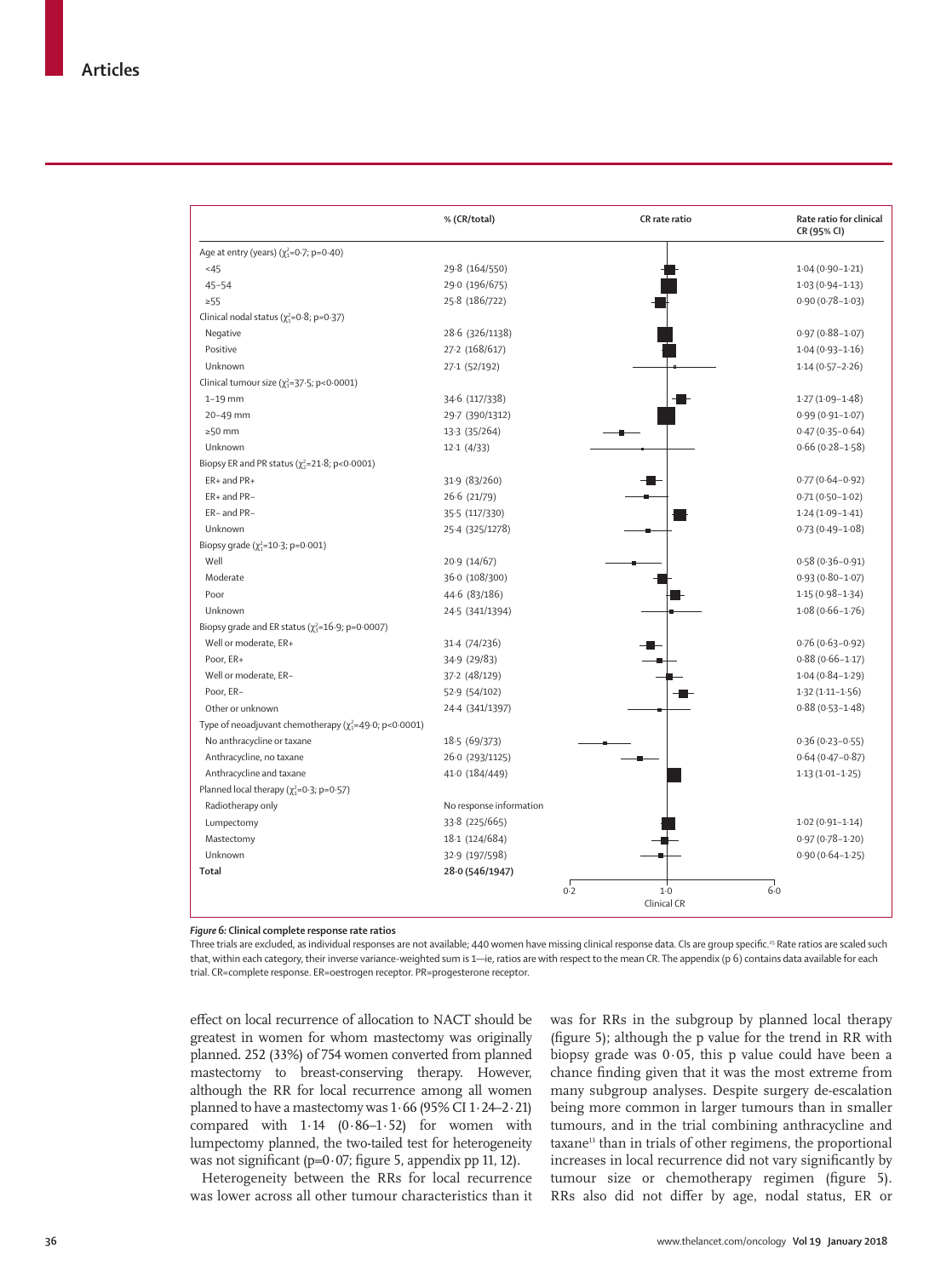progesterone receptor status, or period of follow-up. Patient-level data for radiotherapy were not available, and trial-level data for radiotherapy intent and practice were incomplete (appendix p 2), so the effect of radiotherapy on local recurrence cannot be studied. Radiotherapy was scheduled for most women who had breast-conserving surgery and actual use of radiotherapy was more frequent in the NACT than in the adjuvant therapy groups (appendix p 2). The RRs for distant recurrence and breast cancer mortality did not vary by any tumour factor measured, type of chemotherapy, timing of chemotherapy use in the NACT group, type of planned local therapy, or period of follow-up (appendix p 13).

As expected, distant recurrence and breast cancer mortality were substantially lower in complete responders than in non-responders (appendix p 14). However, women who had a complete clinical response after NACT had a frequency of local recurrence similar to that of partial responders or non-responders. Ordering of trials by the percentage of patients with a complete clinical response to NACT did not reveal any significant trend of improved recurrence or breast cancer mortality RRs in trials with a higher frequency of response (appendix p 16). No patterns emerged between trials in complete response when considering the year that the trial started or the frequency of breast-conserving therapy within a trial (appendix p 15).

# **Discussion**

In early breast cancer, high frequencies of complete or partial clinical response can be achieved with NACT, which can lead to a higher frequency of breast-conserving therapy than with adjuvant chemotherapy. However, we found NACT to be associated with a higher frequency of local recurrence than was the same chemotherapy started after surgery. Reassuringly, the increase in local recurrence was not associated with any significant increase in distant recurrence or breast cancer mortality.

More than two thirds of patients receiving NACT responded, with more than a quarter achieving complete clinical response, despite some trials using old chemotherapy regimens and four administering some of the chemotherapy postoperatively. The one regimen that included both anthracycline and taxane had the highest frequency of complete response. Within trials, response was more common in women with small, ER-negative and progesterone receptor-negative, or high-grade tumours, as measured before randomisation, but was little affected by age, nodal status, or planned local therapy.8–17 As expected, use of NACT was associated with an increase in the use of breast-conserving therapy.

An increase in the use of breast-conserving therapy in women who responded well to NACT and who would otherwise have had mastectomy is a likely explanation for the increase in local recurrence in patients allocated NACT. As anticipated,<sup>18,19</sup> the absolute increase in local recurrence was greatest in the two trials<sup>14,15</sup> in which surgery could be avoided completely in the event of a complete clinical response to NACT. This apparent heterogeneity of effect was, however, not significant, and NACT appeared to also have resulted in some increase in local recurrence in the aggregated results from the eight other trials. Hence, the increased local recurrence with NACT is not wholly explained by omission of surgery. Other unexamined factors might also have contributed to the increased local recurrence with NACT. For example, after NACT, tumour localisation can be difficult<sup>28</sup> and response patterns can be heterogeneous, $29$  making surgery technically more difficult than without use of NACT. Differing use of radiotherapy or axillary surgery in the NACT group might also have contributed to the higher local recurrence, although patient-level information about this factor was not available. Trial reports indicate that radiotherapy was scheduled for most women who had breast-conserving surgery and that actual use of radiotherapy was, if anything, more frequent in the NACT than in the adjuvant therapy groups. Thus, lesser use of radiotherapy after NACT than that without NACT is unlikely to explain this increase in local recurrence. Indeed, even with radiotherapy, local failure is higher after breast-conserving surgery than after mastectomy without radiotherapy.<sup>30</sup>

Our finding of an overall increase in local recurrence in the trials using optimal local treatment is at odds with a meta-analysis<sup>18</sup> based on published data rather than individual patient data, but this discrepancy could be because the meta-analysis included comparisons that were confounded by differing background systemic therapy.

Tumour response is predictive of lower distant recurrence and death than an absence of tumour response. Compared with all women randomly allocated to adjuvant chemotherapy, outcomes were better for those with a complete clinical response after NACT than for those with a partial response and far better than for those with little or no response to NACT. However, even in trials with high frequencies of complete response, NACT was not significantly better than adjuvant chemotherapy with respect to distant recurrence or breast cancer mortality. This finding could be because tumour characteristics that are associated with higher response—such as smaller tumour size—are also associated with lower distant recurrence and are balanced between the NACT and adjuvant groups by randomisation. In each trial, both groups eventually receive the same chemotherapy, so any differences between trials in the efficacy of chemotherapy regimens will apply to both groups. The CTNeoBC study6 reported similar findings in that efficacy as assessed by high pathological complete response at the trial level did not correlate well with long-term efficacy.

A limitation of our meta-analysis is that we have not been able to assess reliably whether presurgical systemic therapy is more effective at eradicating micrometastatic disease than the same chemotherapy administered after recovery from surgery because of the confounding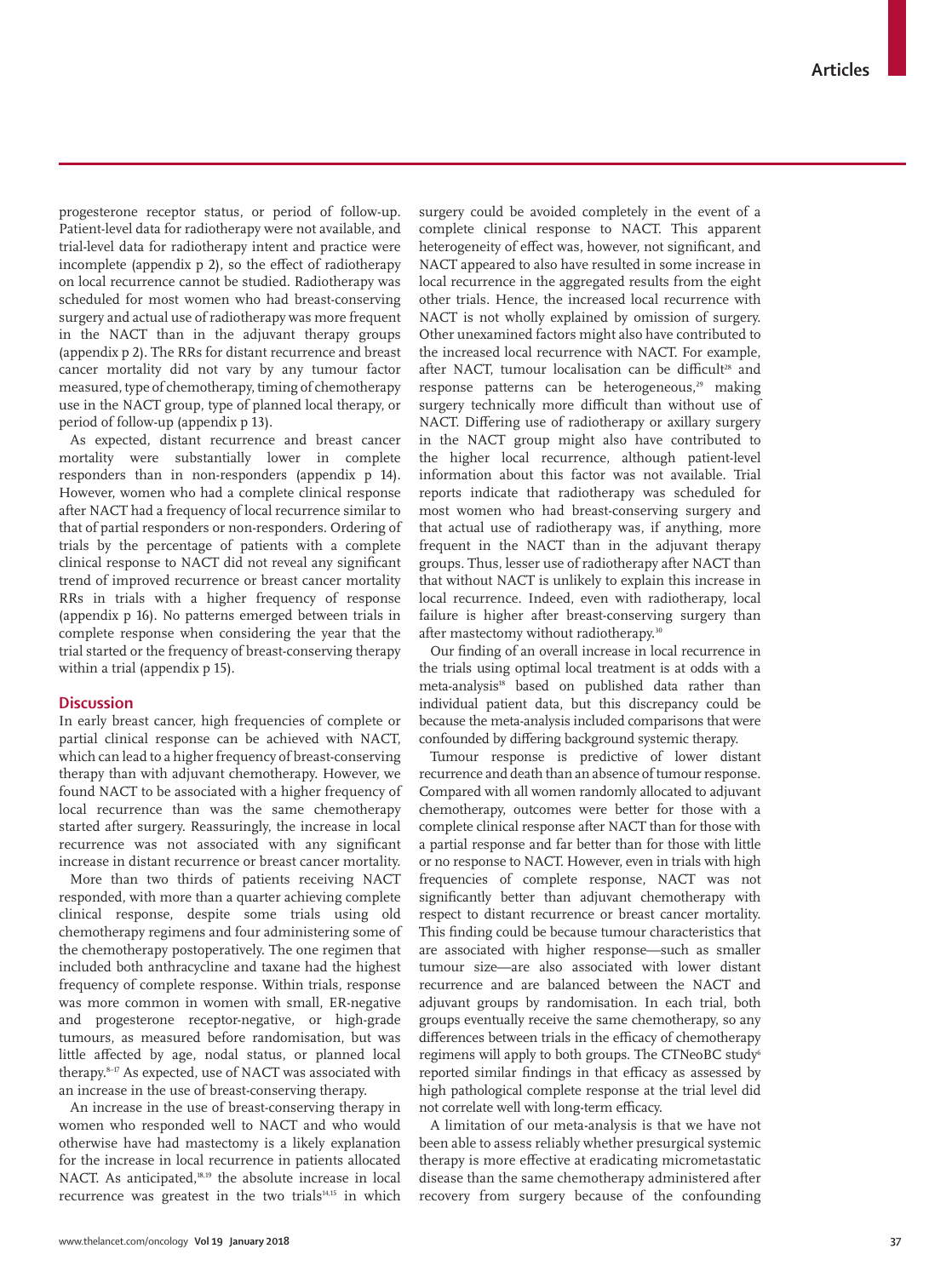effect of differences in the extent of surgery between women allocated NACT and those allocated adjuvant chemotherapy. A large trial with the same surgery and radiotherapy in the NACT and adjuvant chemotherapy groups could assess this question. At present, we cannot exclude the possibility that NACT does moderately reduce distant recurrence compared with the same chemotherapy given postoperatively, but that this benefit was obscured by an increase in local recurrence due to less extensive surgery after NACT than in patients who did not receive NACT. Trials of radiotherapy after surgery indicate that substantially decreasing local recurrence does also decrease breast cancer mortality, with about one breast cancer death prevented for every four local recurrences prevented.<sup>30</sup> The small, non-significant excess of breast cancer mortality in patients allocated NACT is consistent with this risk ratio, so could therefore be due to the increase in local recurrence, but it could equally well be a chance finding.

The main aim of NACT in contemporary practice is to reduce the extent of breast surgery, thereby making breast conservation feasible in women who would otherwise need mastectomy. In the time since the trials in this meta-analysis were done, pathology reporting, surgery, and radiotherapy have improved, and more effective systemic neoadjuvant regimens have been introduced than were available when these trials took place. These changes should increase the likelihood of successful downstaging to allow conservative surgery in current and future practice. But, although improvements in treatment mean local recurrence risk should be lower than in these trials, our findings indicate that tumours downsized by NACT might continue to be associated with higher local recurrence risk after breast-conserving surgery than might tumours of the same dimensions in women who have not received NACT. Strategies to mitigate the increased local recurrence after breast-conserving therapy in tumours downsized by NACT should be considered—for example, careful tumour localisation, detailed pathological assessment, and appropriate radiotherapy.<sup>31</sup> Prospective randomised trials would also help to establish the optimal clinical management in this context.

NACT allows more breast-conserving therapy than does adjuvant chemotherapy and provides information about an individual patient's response to a particular chemotherapy regimen. However, it appears to be no better than postoperative adjuvant treatment at reducing breast cancer mortality and, perhaps as a consequence of a reduction of the extent of surgery, NACT is associated with moderately increased local recurrence risk, which persists for at least 10 years.

### **Contributors**

The EBCTCG secretariat (C Boddington, R Bradley, J Burrett, M Clarke, C Davies, L Davies, D Dodwell, F Duane, V Evans, L Gettins, J Godwin, R Gray, S James, H Liu, Z Liu, E MacKinnon, G Mannu, P McGale, T McHugh, P Morris, H Pan, R Peto, S Read, C Taylor, Y Wang, and Z Wang) identified trials, obtained datasets, and had full access to them. P McGale, R Gray, and R Peto designed and carried out the analyses with computing assistance from Y Wang and Z Wang. P McGale, D Dodwell, R Gray, G von Minckwitz, R Peto, and C Taylor drafted the report with advice from S Anderson, J Bergh, L Gianni, C Lohrisch, and K I Pritchard. All writing committee members contributed to revising the report. Interim analyses were discussed by the steering committee and trialists who supplied data for the analysis.

#### **Writing committee**

P McGale, D Dodwell, R Gray, G Mannu, R Peto, C Taylor, Y Wang, Z Wang, M Clarke, C Davies, R Bradley, J Braybrooke, H Pan (Medical Research Council Population Health Research Unit, Nuffield Department of Population Health, University of Oxford, Oxford, UK); C Lohrisch (Breast Cancer Outcomes Unit, British Columbia Cancer Agency, Vancouver, BC, Canada); L Gianni (Istituto Nazionale Tumori, Milan, Italy); S Anderson (Department of Biostatistics, University of Pittsburgh Graduate School of Public Health, Pittsburgh, PA, USA); K I Pritchard (Sunnybrook Odette Cancer Centre, Toronto, ON, Canada; J Bergh (Karolinska Institutet and University Hospital, Stockholm, Sweden); G von Minckwitz (German Breast Group, Neu-Isenburg, Germany).

#### **Groups (and key trialists) contributing data**

Istituto Nazionale per lo Studio e la Cura dei Tumori, Milan, Italy (P Valagussa, L Gianni, G Bonadonna); European Organisation for Research on the Treatment of Cancer (J Bogaerts, J van der Hage, C J H van de Velde); Austrian Breast and Colorectal Cancer Study Group, Vienna, Austria (L Solkner, M Gnant, R Jakesz); Center for Cancer Research of the National Cancer Institute, Bethesda, MD, USA. (S Steinberg, D Danforth, J Zujewski); Royal Marsden Hospital, Sutton, London, UK (T Powles, S Ashley, H Ford, M Makris); St George's Hospital, London, UK (J-C Gazet, C Coombes, R Sutcliffe); National Surgical Adjuvant Breast & Bowel Project, Pittsburgh, PA, USA (S Anderson, J Costantino, J Bryant, N Wolmark, E Mamounas, B Fisher); Fondation Bergonié—Comprehensive Cancer Centre of South West France, Bordeaux, France (L Mauriac, S Mathoulin); Cancer Control Agency of British Columbia, BC, Canada (J Ragaz, I Olivotto); Institut Curie, Paris, France (B Asselain, P Broet, S Scholl).

# **EBCTCG steering committee**

J Bergh, K I Pritchard (co-chairs), K Albain, S Anderson, R Arriagada, W Barlow, J Bartlett, E Bergsten-Nordström, J Bliss, F Boccardo, R Bradley\*, E Brain, J Braybrooke\*, D Cameron, M Clarke\*, A Coates, R Coleman, C Correa, J Costantino, J Cuzick, N Davidson, C Davies\*, L Davies\*, A Di Leo, D Dodwell\*, M Dowsett, F Duane\*, M Ewertz, J Forbes, R Gelber, M Gnant, A Goldhirsch, P Goodwin, R Gray\*, D Hayes, C Hill, J Ingle, R Jagsi, W Janni, Z Liu\*, S Loibl, E MacKinnon\*, G Mannu\*, M Martín, P McGale\*, H Mukai, L Norton, Y Ohashi, S Paik, H Pan\*, R Peto\*, M Piccart, L Pierce, P Poortmans, V Raina, P Ravdin, M Regan, J Robertson, E Rutgers, D Slamon, J Sparano, S Swain, C Taylor\*, A Tutt, G Viale, G von Minckwitz, X Wang, T Whelan, N Wilcken, E Winer, N Wolmark, W Wood, M Zambetti. \*EBCTCG Secretariat, Population Health Research Unit.

#### **Declaration of interests**

The writing committee and EBCTCG secretariat declare no competing interests.

#### **Acknowledgments**

This study is supported by core funding to the Population Health Research Unit and Clinical Trial Service Unit, Nuffield Department of Population Health, University of Oxford, from Cancer Research UK, the British Heart Foundation, and the UK Medical Research Council, as well as by the UK Department of Health grant RRX108 and Cancer Research UK grant C8225/A21133. The chief acknowledgement is to the women in these trials and the trial personnel.

#### **References**

- 1 Rubens RD, Sexton S, Tong D, Winter PJ, Knight RK, Hayward JL. Combined chemotherapy and radiotherapy for locally advanced breast cancer. *Eur J Cancer* 1980; **16:** 351–56.
- 2 Mougalian SS, Soulos PR, Killelea BK, et al. Use of neoadjuvant chemotherapy for patients with stage I to III breast cancer in the United States. *Cancer* 2015; **121:** 2544–52.